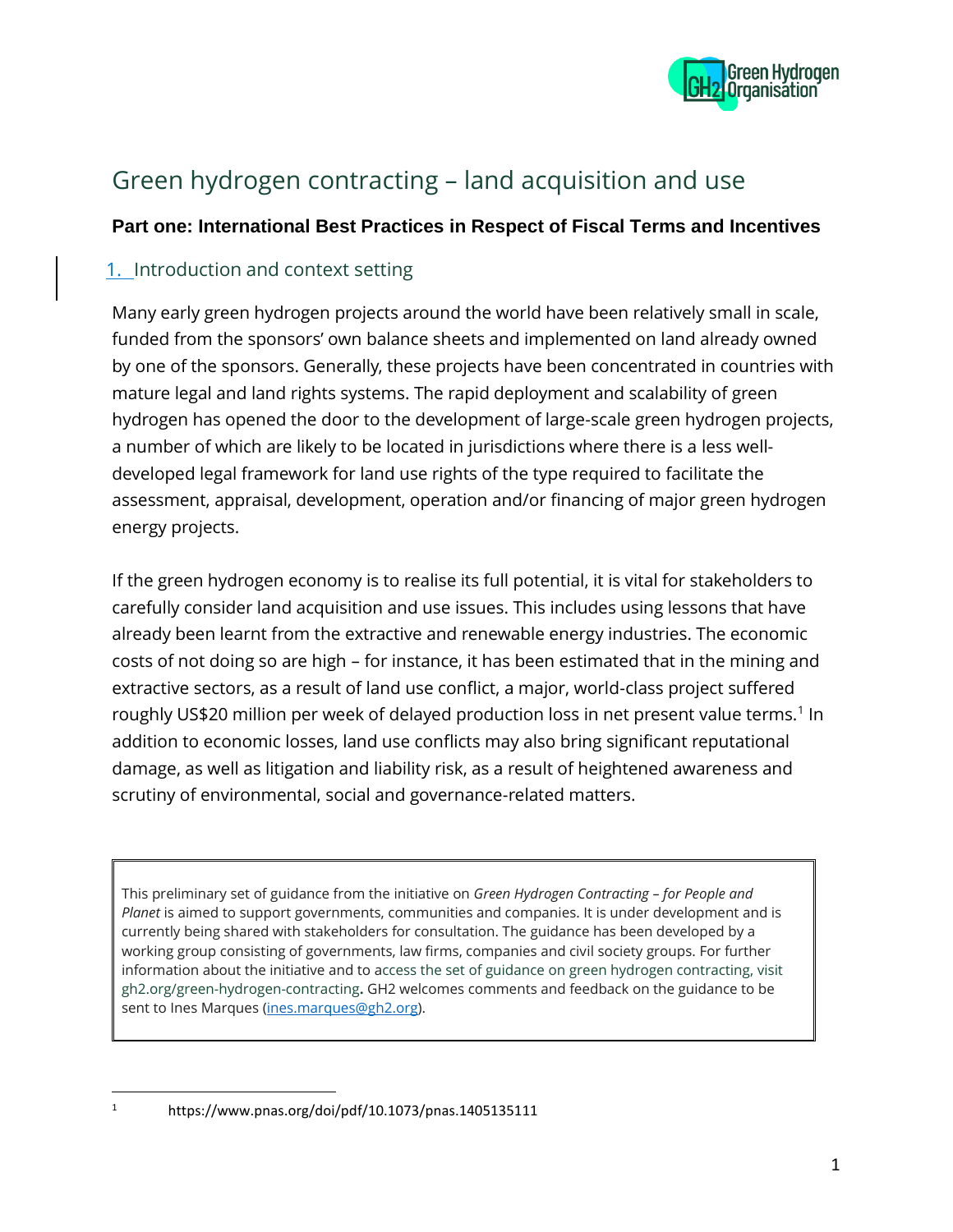

This **brief** provides an overview of some of the key issues that stakeholders will need to consider when determining how green hydrogen projects should structure land acquisition and use, together with a review of some early themes and good practices that are emerging in this nascent industry.

One of the challenges of a "one size fits all" guidance to land use is the sheer diversity of green hydrogen projects. At one end of the spectrum might be the relatively straightforward addition of an electrolyser to an existing source of renewable electricity in order to displace existing "grey hydrogen" demand at a specific site. At the other end is a much more complex multi-phase project on a remote greenfield site involving the construction and development of a renewable electricity generation project across large tracts of land in addition to newbuild infrastructure for the production, storage, transportation, export shipping and conversion of hydrogen and ancillary feedstocks/inputs, utilities, services and logistics for both the construction and operational periods of the project.

This **brief aims** to provide pointers that will be of greater or lesser relevance to many green hydrogen projects, regardless of technology and jurisdiction. As the market is currently in its earliest stage the guidance presented will be further refined in consultation with stakeholders over time.

For the purposes of this note we have presumed that the host country will be responsible for granting land rights to the relevant project. In some jurisdictions it may be that land rights are to be negotiated directly by sponsors with private landowners, perhaps supported by legal powers granted to sponsors to acquire land in circumstances where negotiations are unsuccessful. However, such approaches are outside the scope of this note.

# a) Relevant practices and international trends

## **a) Understanding the legal/regulatory regime**

The first step in a project's consideration of land use issues is to understand the nature of the legal and regulatory regime surrounding land acquisition and use in the host country. What laws govern the acquisition, clearing, change in use and/or development of land, and which governmental agencies have the authority to issue any required authorisations? Some host governments may also require approval from additional government agencies that are not usually involved in land contracting to the extent that the green hydrogen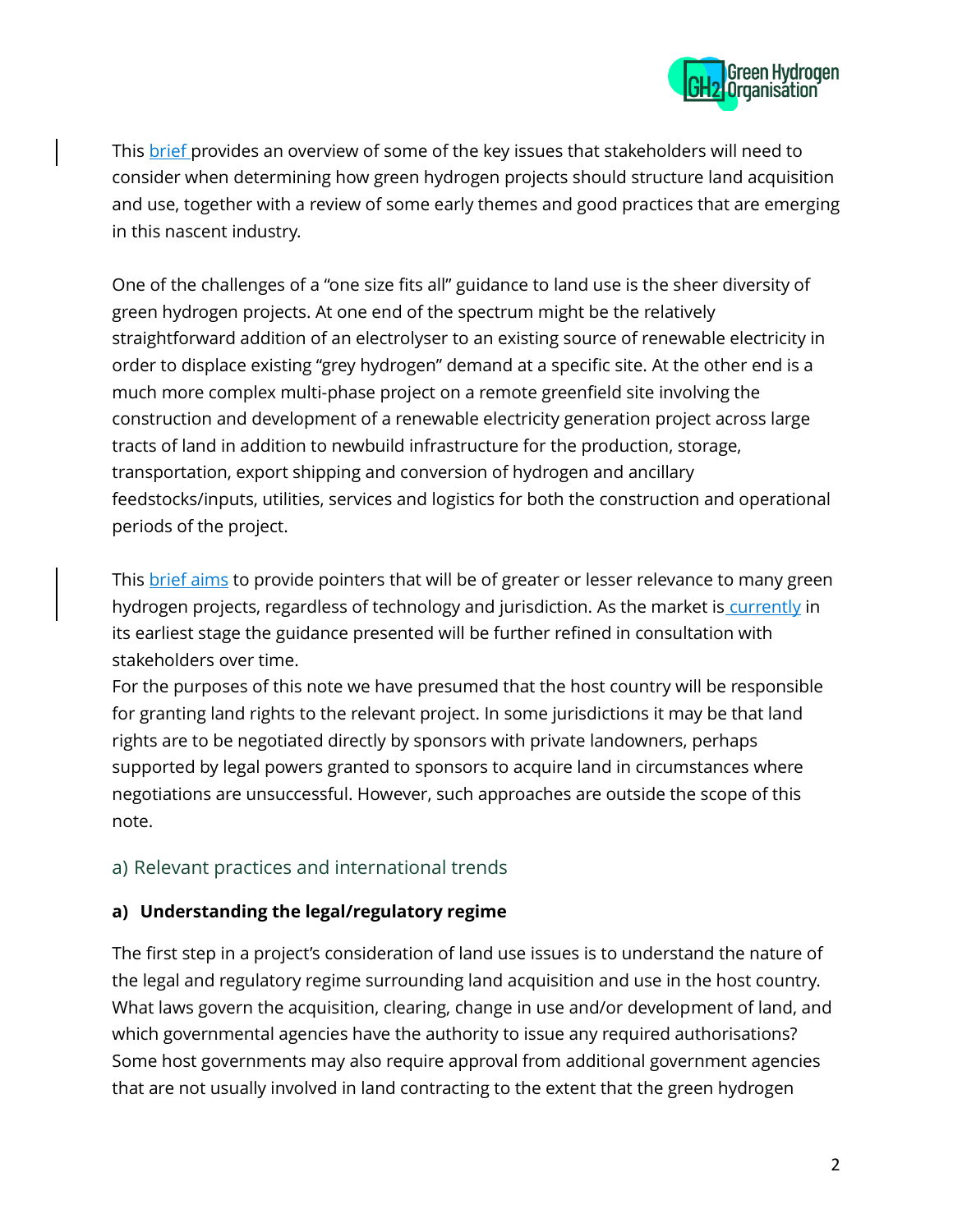

project is classified as a project of national/strategic interest (or similar). Outside of approvals for the construction of the core hydrogen facility, additional approvals may also be required in respect of secondary activities required for the project to be viable, such as the storage, transportation and distribution of hydrogen, the sourcing and supply of water, access to other utilities or to electricity transmission or distribution infrastructure or the development of roads, ports or airports to support the construction and/or operation of the project. If the Project will involve the use of sub-surface caverns, additional laws/regulations from the extractive mining industries may apply to the development of sub-surface rights.

The grant of a land concession by a host state will typically either be done on a tender/procurement-basis or on the basis of a standalone private agreement between the host country and sponsors. In each case, private sponsors and their financiers will want to make sure that the award of their contract, and all other aspects of the procurement of the relevant land rights, has been done in accordance with all applicable laws and other procedures and policies (including in respect of anti-bribery and corruption).

It will also be important for stakeholders to determine what environmental regulation the project will be subject to. This will depend upon the specifics of each project, but in many cases an environmental impact assessment will be required and environmental permitting regimes can be complex. Transboundary and cumulative impacts may also require consideration. Projects seeking external financing from export credit agencies, multilateral institutions and certain commercial lenders may need to upgrade impact assessments carried out under local laws to reflect the requirements of international standards such as the IFC Performance Standards and World Bank Group EHS Guidelines (applied through the Equator Principles and OECD Recommendations) as well as individual financier policy requirements. This will also typically require the extension of impact assessments to address social considerations, and specific climate change and human rights risk assessments may also be required. Impacts that may attract particular attention in the context of land acquisition and development for a green hydrogen project include biodiversity loss, resettlement and community impacts such as adverse impacts on livelihoods (including through loss of ecosystem services). Where indigenous peoples are present, additional requirements will apply.

#### **b) Land tenure risks**

i. Identifying land rights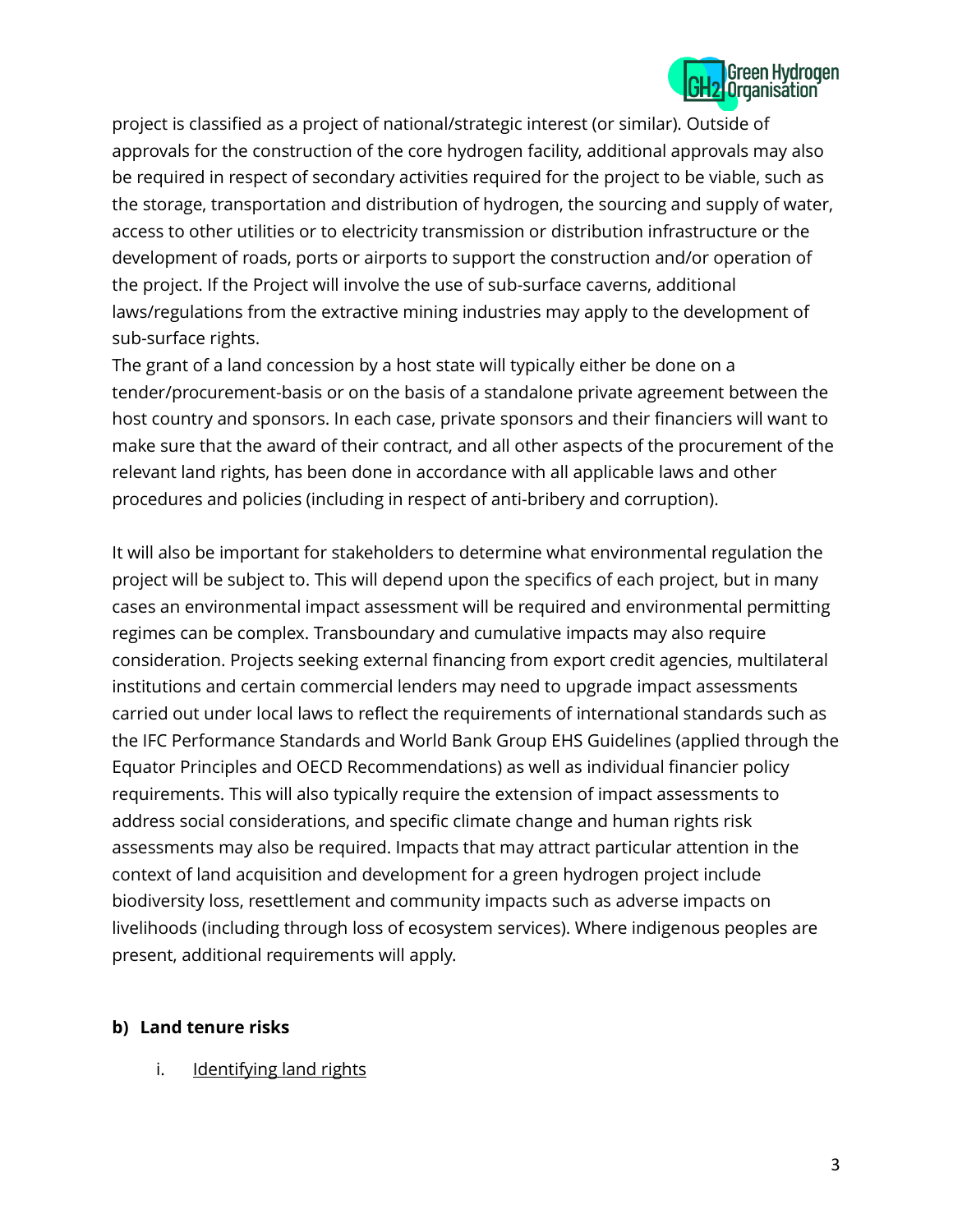

Land tenure risks are the risks associated with acquiring rights to land in jurisdictions where land governance is less well developed, land rights are undocumented, or where there may be pre-existing claims to land which are difficult for project sponsors to diligence. The risk of a potential future dispute between investors and local communities over land or natural resource claims is common to many emerging markets and is a crucial risk for green hydrogen projects to navigate. Failing to account for these risks can create significant financial, operational, legal, and reputational risks for project sponsors.

Land rights can be seen as falling under two broad categories: (1) land rights that are formally defined according to law (such as constitutions, national laws, and regulations) and officially documented in land use registries (and can therefore be verified through conducting appropriate due diligence) and (2) informal or "customary" rights that are socially recognized and applied, but which may or may not be formally recognized by the law or documented.

The existence of formal land rights will inevitably be the subject of detailed due diligence carried out by sponsors at relevant land use registries. However, the presence of informal or "customary" rights represents a greater risk to international sponsors. Many jurisdictions allow local communities to hold "customary" rights to land, and in certain jurisdictions a significant percentage of land rights can be held in this way.

Additionally, in many jurisdictions land rights can be held on multiple and overlapping levels – for instance, the government may legally own land that has been used for generations by local communities based on customary rights. Private landowners may similarly own legal title to land to which pastoral communities have customary access. This increases the risk of land tenure conflicts and requires sponsors to perform a much greater scrutiny of the various overlapping claims to land rights.

## ii. Land acquisition and compensation

As above, the site chosen for the development of energy projects, including green hydrogen projects, will sometimes inevitably overlap with land that belongs to, or is enjoyed by, private actors. It is almost universally recognised that governments have the right to compulsorily acquire property in the public interest subject to the payment of adequate compensation – this principle is enshrined, for instance, in the African Charter on Human and Peoples' Rights (1981), the European Convention on Human Rights (1952) and the American Convention of Human Rights (1969).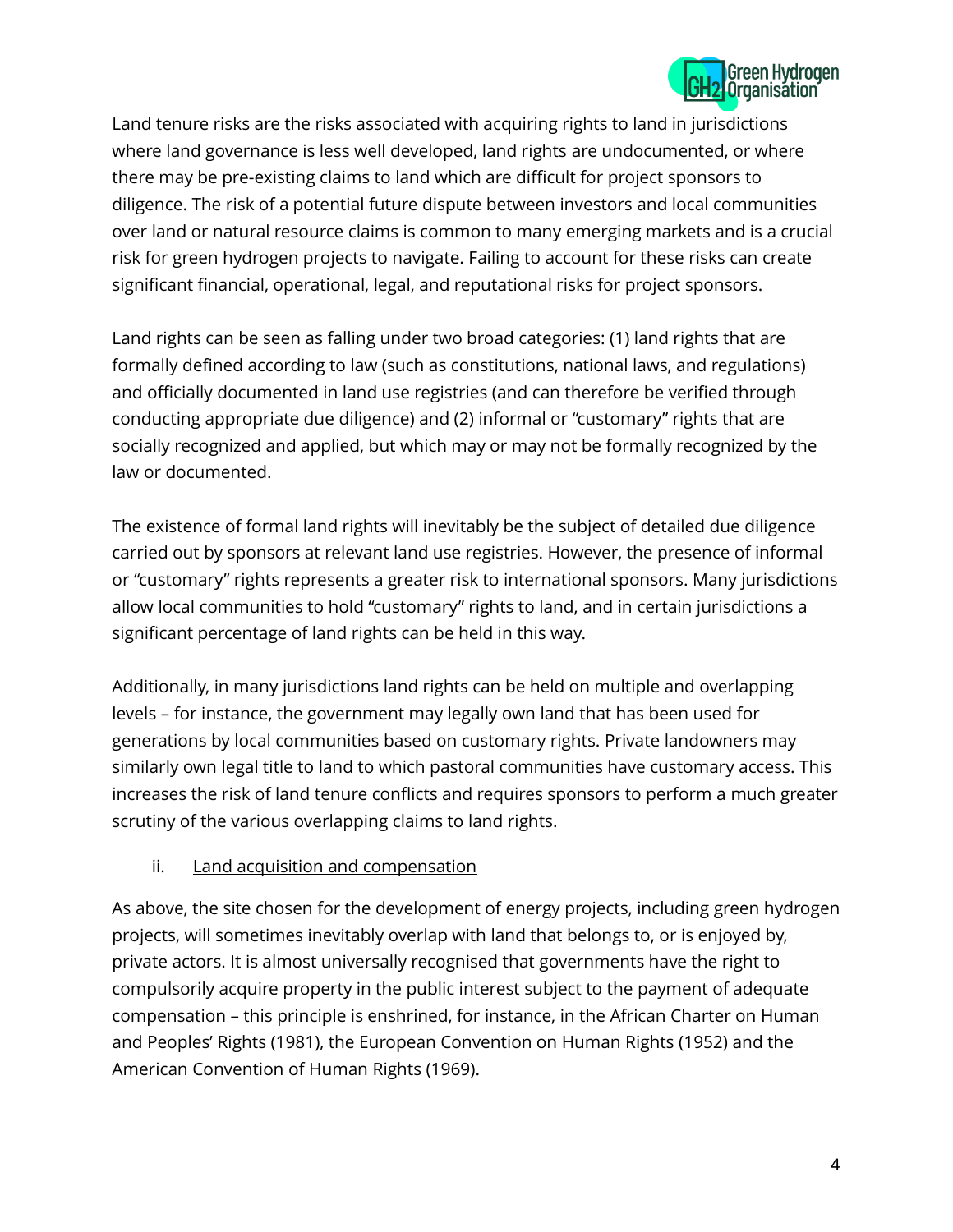

When determining the level of compensation to be provided to displaced communities, host country governments will need to find a balance between the compensation being adequate (in accordance with national and international best practices) and between the overall economics of the green hydrogen project. Project sponsors will, in their turn, have an interest in ensuring that the acquisition and compensation process has been transparent and fair with a view towards preventing future challenges to their legal title over the acquired land, in part because export credit agencies and certain commercial lenders will wish to ensure that resettlement processes have been undertaken (and compensated) to international standards, and appropriate livelihood restoration programmes (if relevant) implemented. Where indigenous peoples are involved, additional requirements will apply (see below).

#### iii. Land rights disputes

Given the nature of historic land rights, one of the first steps in the structuring of an energy project (including a green hydrogen project) should be a detailed due diligence of any historic land disputes which the project may inherit despite itself having adhered to all international best practices.

Before the development of the project gets under way, it is also crucial for project sponsors to work with communities and governments to create appropriate grievance or dispute resolution processes to address land disputes arising from the project over time.

# b) Guidance on best practice

Given the nascent nature of the green hydrogen industry and the fact that the first set of greenfield projects is only now starting to be under way, we are not yet at a point where a best practice has emerged in relation to each of the topics highlighted in this note. However, a number of pointers may be taken from international standards and guidance provided by international organisations in other industries.

International best practice around concerns as to land tenure has typically focussed on three broad considerations: certainty, transparency and fairness. Certainty involves stakeholders knowing who has tenure over the land in question, and that the land tenure granted by host governments to projects will be enforceable against third parties. Transparency around the award of the land tenure ensures that national and international best practices are followed when awarding contracts to project sponsors and that these do not risk challenge from local communities or other private participants. Finally, the consideration of fairness provides for benefits from the project to be shared in an equitable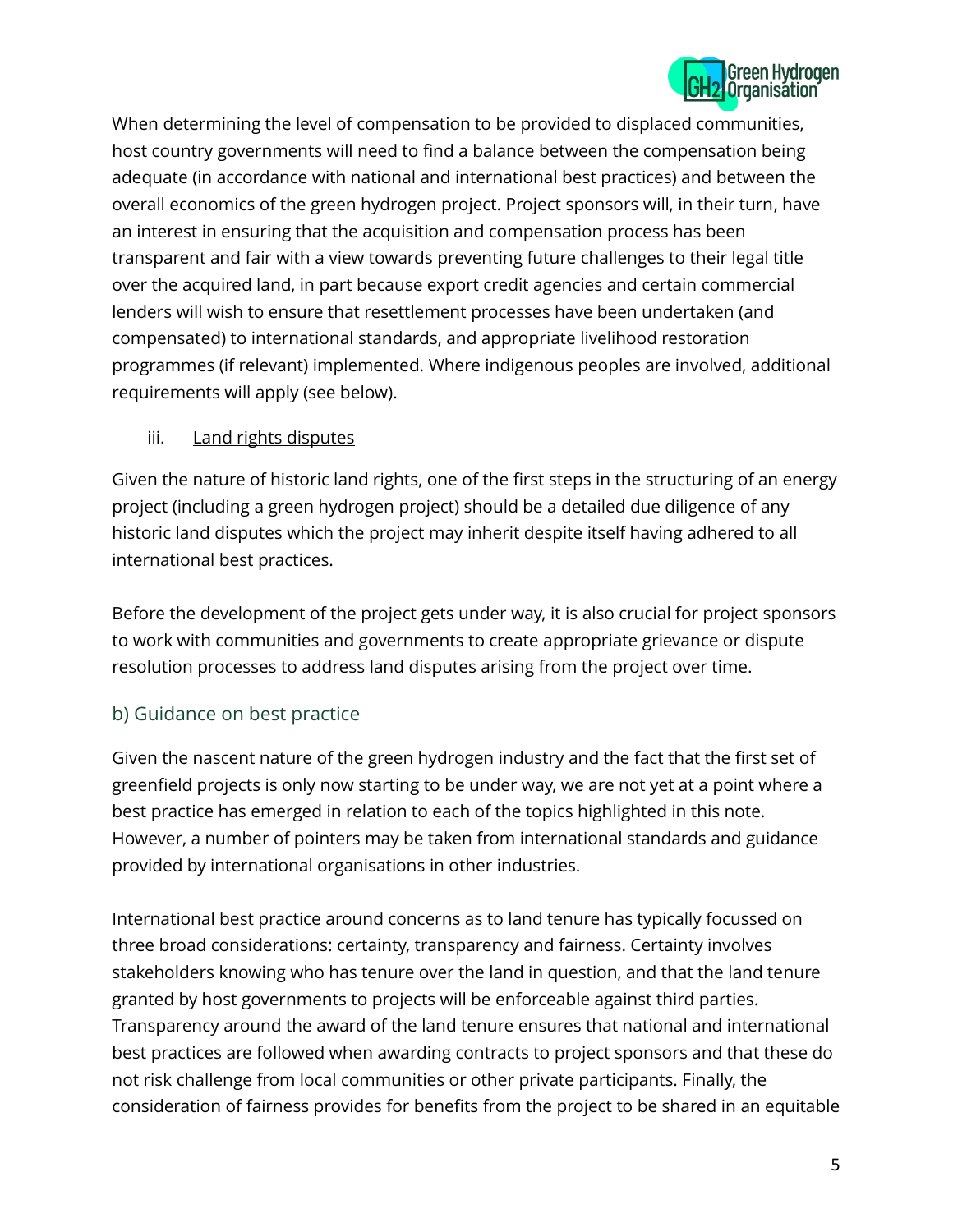

way between host governments, local communities and project sponsors. It is of course impossible to entirely separate one from the other – for instance, a system that is not transparent will not be fair, and a system that is not fair may subsequently be challenged in court and therefore be uncertain.

Export credit agencies, multilateral institutions and certain commercial lenders will apply international environmental and social standards such as the IFC Performance Standards and World Bank Group EHS Guidelines (applied through the Equator Principles and OECD Recommendations) as well as individual financier policy requirements. These govern all aspects and stages of the development, construction, operation and decommissioning of any project to which they apply. They are flexible in nature and expert support is typically required to ensure they are implemented in accordance with financier expectations. In the context of land tenure in particular, they set expectations in relation to the mitigation of environmental impacts, biodiversity risk management, stakeholder engagement (including with indigenous peoples where more stringent requirements apply – see below), community relations, resettlement and livelihood restoration, amongst other things.

In light of the above, project sponsors who are looking to develop green hydrogen projects have a strong incentive to:

- **a) conduct comprehensive due diligence.** This has several aims, including to:
	- c) understand the legal and regulatory regime applicable to the site, including the obtaining of permits (including planning and environmental permits) and any procurement process that must be complied with;
	- d) identify, understand, and recognize all legitimate formal land rights based on a comprehensive review of national and federal land registries;
	- e) identify pre-existing legal disputes that may affect the site;
	- f) identify any competing future development plans for the proposed land by government bodies or other stakeholders; and
	- g) conduct an environmental and social impact assessment to international standards; and
- **b) engage with governments and local communities** (and in particular indigenous communities) from the outset, and on an ongoing basis with a view to: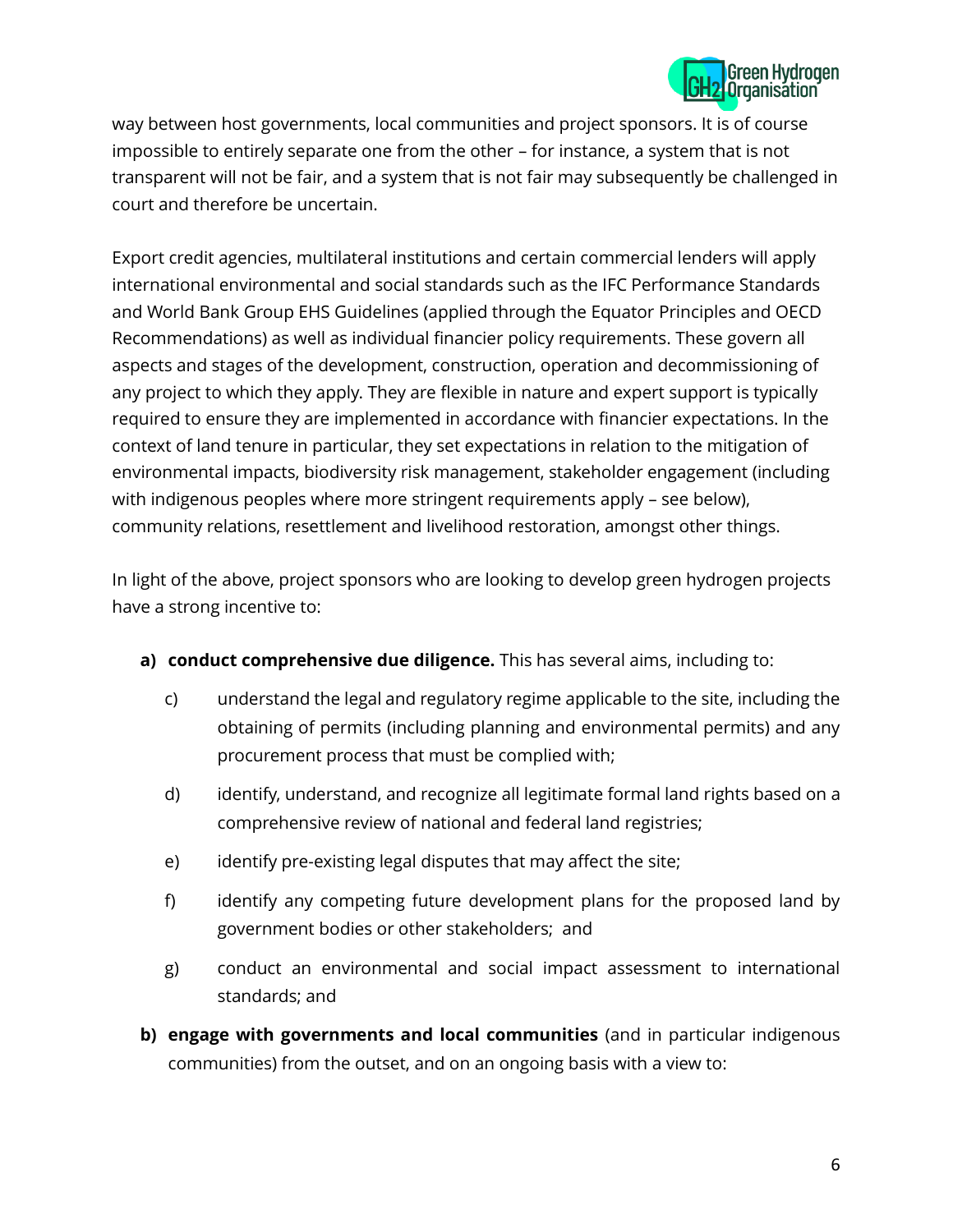

- (i) educate all relevant stakeholders in relation to the proposed project as early as possible (e.g., in the design phase). This would also give the project the opportunity to invite objections from stakeholders and to understand all tenure claims to the specified land so as to accurately determine legitimate land rights, especially where those rights are undocumented or customary;
- (ii) engage with local companies or community leaders who are trusted by the community to represent their best interests in negotiations;
- (iii) determine whether the appropriate level of engagement had been conducted, and appropriate degree of consent has been obtained from all stakeholders who have been identified as having legitimate land rights; and
- (iv) establish an ongoing relationship with community stakeholders through the life of the project so that any future disputes can in the first instance be addressed in a constructive and collaborative manner.
- d) Key objectives and guiding principles for decision makers

# **a) Documentation of land use concession**

Several early-stage green hydrogen projects will be the subject of a memorandum of understanding (MoU), framework agreement. Cooperation agreement or similar arrangement between the project sponsor and the host country. The MoU may cover the investigation, appraisal, development and operation of hydrogen opportunities either at a site-specific level or a country-wide level. Stakeholders will need to consider whether the MoU should be a legally binding document (and if so, the appropriate dispute resolution procedure if it were to be challenged) and the level of detail and commitment that the MoU should contain regarding individual projects.

When it comes to documenting individual projects' land rights, stakeholders will need to consider whether the land-use concession should be structured as a lease, licence or other local format.

## i. Duration of tenure

The duration of the land-use concession will clearly be an important topic to consider. For certain projects, it may be appropriate a phased approach such as: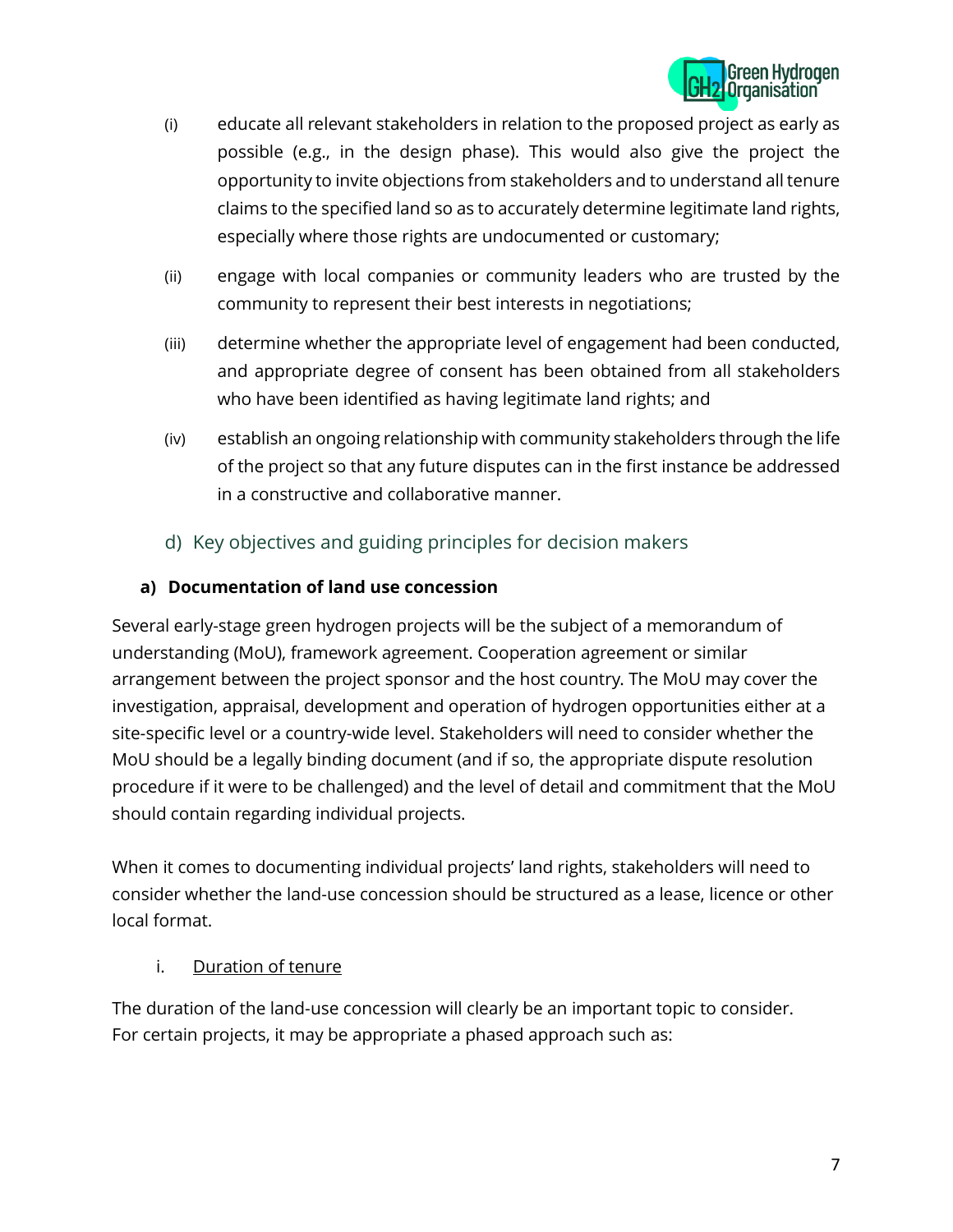

- 1. an initial investigative/exploratory phase during which preliminary analysis is undertaken, potentially over large geographic areas, in order to identify those specific areas (if any) where project sponsors wish to develop a project;
- 2. an appraisal phase during which detailed analysis and project development work is undertaken in the lead up to a final investment decision; and
- 3. an implementation phase following a final investment decision during which project development and operational activities take place.

The duration of each phase (including any extension rights), the activities that may be undertaken, the obligations to be discharged, the ownership and transparency of site information developed during the term, the conditions to be satisfied in order to move from one phase to the next, the circumstances in which the concession may be suspended or terminated prior to its expiry (including due to force majeure and/or breach) and site restoration obligations at the end of the term will all be important considerations in ensuring an appropriate balance between the legitimate interests of (a) the host country in maximising the opportunities inherent in the state's natural resources and protecting the interests of local communities and (b) investors in realising a return on their investment commensurate with the level of risk to which that investment is exposed.

Payment obligations and exclusivity entitlements (both contemplated below) will also be key matters of focus for both host country stakeholders and for project sponsors. Sponsors are likely to also be focused on broader questions relevant to their investment (including applicable fiscal terms, local incorporation/registration requirements, economic and legal stability) as part of the concession terms, but these matters are outside the scope of this note.

## ii. Exclusivity

A crucial issue to determine when structuring the land-concession agreement is the extent of exclusivity that will be granted to the sponsors in relation to the relevant site(s) and to what extent third parties (including other governmental agencies) will be prevented from pursuing competing activities (a) on the relevant site(s) and (b) in the host country. This is likely to be a key early focus for project sponsors given the limited number of sites that may be suitable for the development of green hydrogen projects.

As green hydrogen projects (especially those involving the construction of greenfield renewable electricity facilities) will often require large tracts of land, host countries will wish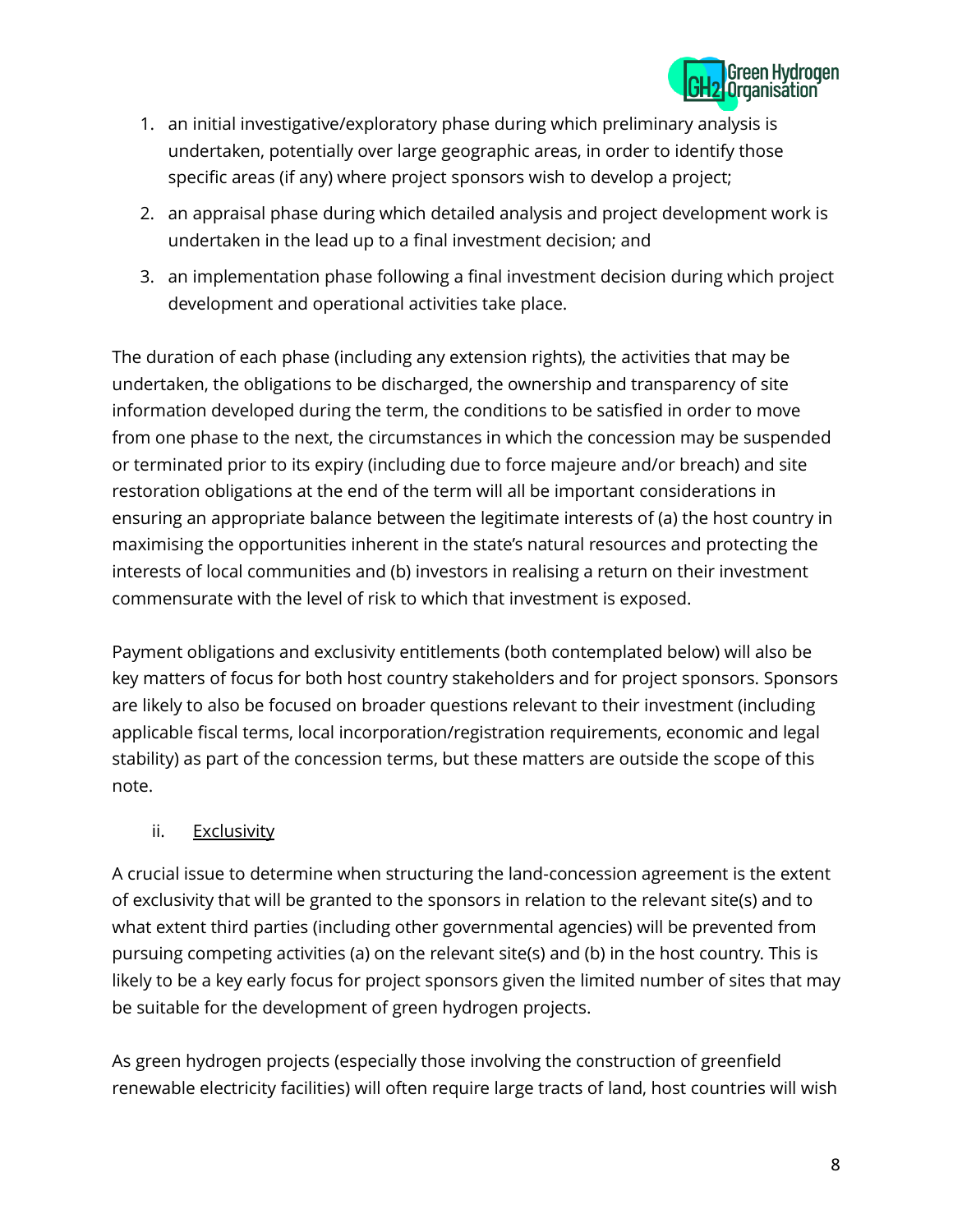

to consider how to ensure that concession arrangements achieve the appropriate balance between granting such rights to sponsors as are sufficient to attract and secure investment, while not unnecessarily foreclosing access to third parties. This might include, for example, concession fees being linked to the size of the area over which the concession applies, obliging or incentivising sponsors to surrender a proportion of the concession area from time to time prior to final site selection as their investigations narrow down the potential site area(s), ensuring that the duration of each phase of the concession is appropriate for the activities envisaged to be conducted during that phase.

Where concession holders may require access to existing or planned critical infrastructure (such as port facilities), they are likely to seek assurances in the concession and/or applicable law as to their access and/or development rights (whether on an exclusive, priority or shared basis) in respect of such infrastructure, particularly in circumstances where competing projects may emerge.

The direct and indirect transferability of interests under or in respect of the concession will be of fundamental importance to sponsors. While host countries will wish to ensure that there are appropriate controls on the transfer of interests, and to ensure that concession holders are motivated and capable to perform the activities contemplated by the concession, in practice concession holders will wish to retain the flexibility to introduce additional sponsors to the project in order to bring further technical, commercial and/or financial support to the project as well as to share risk. Concession holders may also wish to be entitled to grant security rights over their concession interests in connection with third party debt financing arrangements, particularly any project financing of the green hydrogen project infrastructure to be developed under it. The extent to which such interests may be granted and enforced will be a key area of focus for third party financiers and thus for sponsors intending to raise such finance.

#### iii. Payment terms

Fiscal arrangements for green hydrogen projects are outside the scope of this note, though there will naturally be an interaction between (a) the benefits accrued by the host country and local communities through these fiscal arrangements and (b) the payments to be made under applicable land concession arrangements.

Payments for land concession rights may assume various forms and will likely vary greatly depending on the characteristics of the applicable land and regulatory regime as well as the broader economics of the project in question. Examples include: